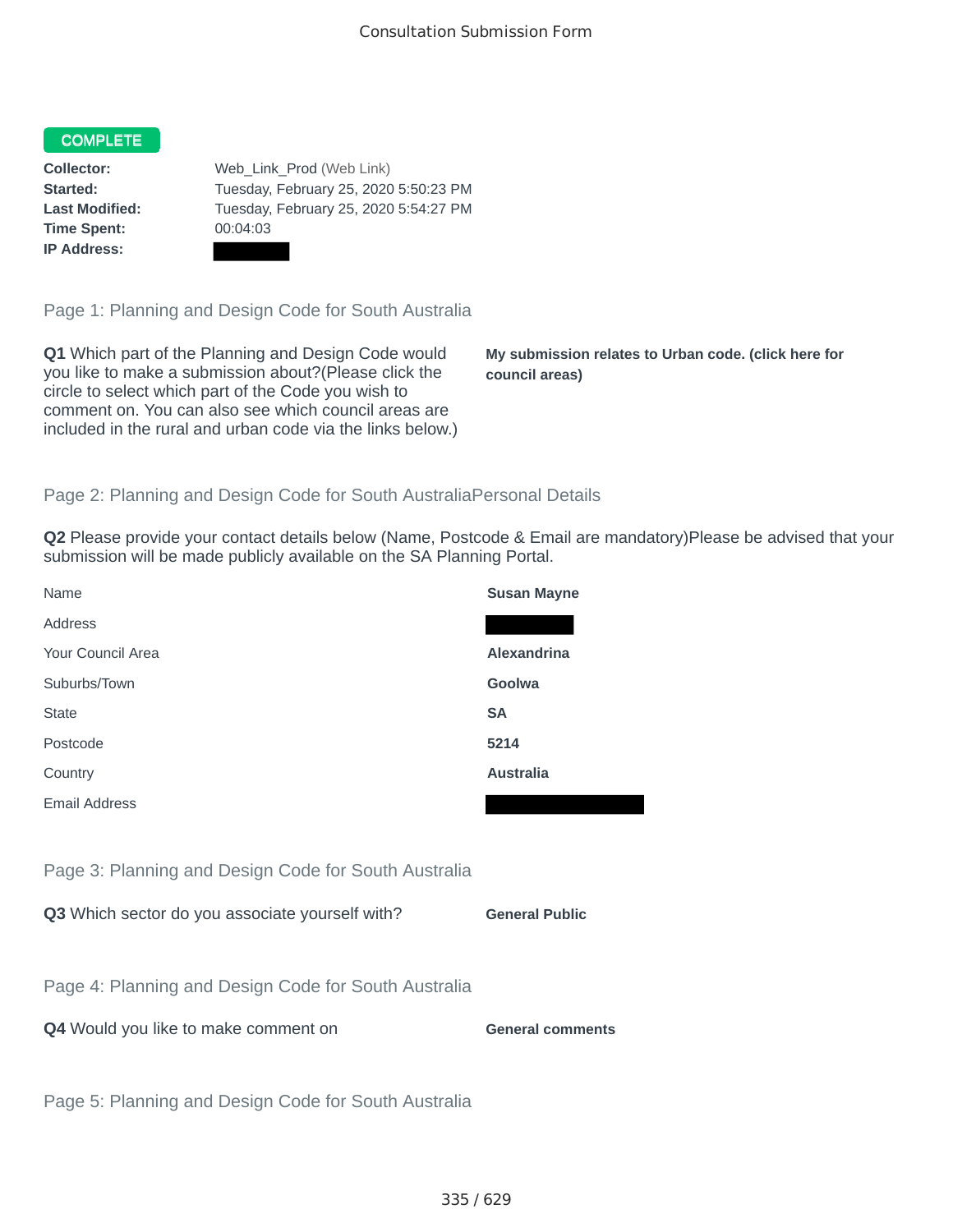## Consultation Submission Form

| Q5 Enter your feedback for Rules of Interpretation                                                                                                                      | <b>Respondent skipped this question</b> |
|-------------------------------------------------------------------------------------------------------------------------------------------------------------------------|-----------------------------------------|
| Q6 Enter your feedback for Referrals                                                                                                                                    | <b>Respondent skipped this question</b> |
| <b>Q7</b> Enter your feedback for Mapping                                                                                                                               | <b>Respondent skipped this question</b> |
| Q8 Enter your feedback for Table of Amendments                                                                                                                          | <b>Respondent skipped this question</b> |
| Page 6: Planning and Design Code for South Australia<br>Q9 Please enter your feedback for overlaysclick next at<br>the bottom of the page for next topic                | <b>Respondent skipped this question</b> |
| Page 7: Planning and Design Code for South Australia<br>Q10 Please enter your feedback for zones and<br>subzonesclick next at the bottom of the page for next<br>topic  | <b>Respondent skipped this question</b> |
| Page 8: Planning and Design Code for South Australia<br>Q11 Please enter your feedback for general policyclick<br>next at the bottom of the page for next topic         | <b>Respondent skipped this question</b> |
| Page 9: Planning and Design Code for South Australia<br>Q12 Please enter your feedback for Land use<br>Definitionclick next at the bottom of the page for next<br>topic | <b>Respondent skipped this question</b> |
| Page 10: Planning and Design Code for South Australia<br>Q13 Please enter your feedback for Admin<br>Definitionsclick next at the bottom of the page for next<br>topic  | <b>Respondent skipped this question</b> |

Page 11: Planning and Design Code for South Australia